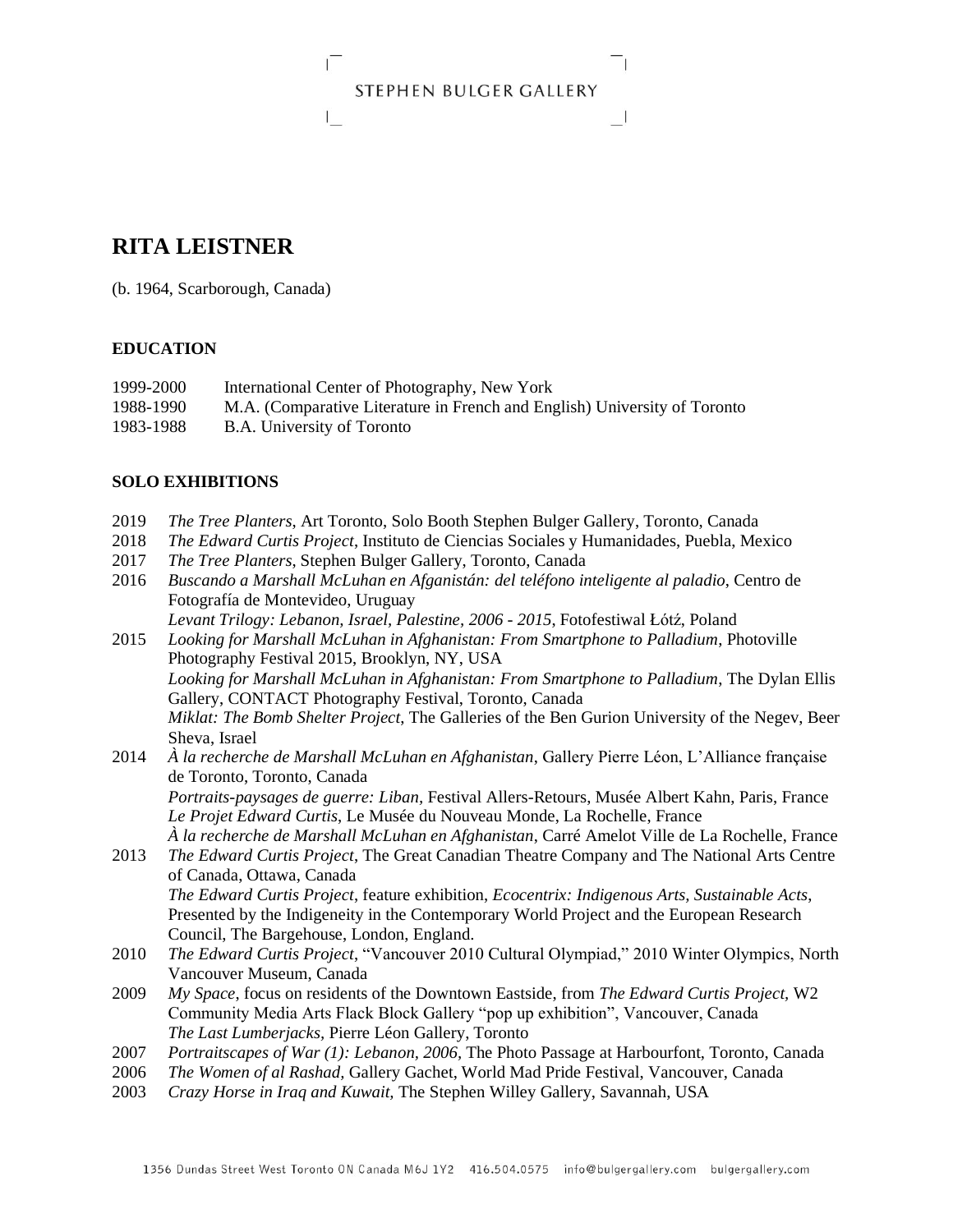1999 *What Then? Portraits of Cambodia,* The Foreign Correspondents Club of Cambodia, Phnom Penh, Cambodia

#### **DIGITAL STORYTELLING**

2017 *From Janet with Love* ("Legacies 150" Interactive) The National Film Board of Canada. photography by Rita Leistner, written by Helene Klodawsky. 2018 World Press Photo Digital Storytelling Award Nominee.

#### **GROUP EXHIBITIONS**

- 2018 *Canada: Art and Culture*, The Royal Ontario Museum, Toronto, Canada *Imago Mundi—Great and North*, Onsite Gallery, Toronto, Canada *From Janet with Love*, World Press Photo Exhibition, Amsterdam, and other cities around the world. 2017 National Film Board of Canada Legacies 150, *From Janet with Love*, Harbourfront Centre, Toronto, Canada National Film Board of Canada Legacies 150, *From Janet with Love*, Canadian Museum of Immigration, Halifax, Canada 2013 *Portraits by Iconic Canadian Photographers, Maclean's Magazine*, CONTACT Photography Festival, Toronto, Canada 2012 *Unembedded: Four Independent Photojournalists on the War in Iraq*, The Photographic Arts Federation of Turkey, Gaziantaep, Turkey *Unembedded: Four Independent Photojournalists on the War in Iraq*, The Photographic Arts Federation of Turkey, Ankara, Turkey 2011 *Unembedded: Four Independent Photojournalists on the War in Iraq*, The Photographic Arts Federation of Turkey, Istanbul, Turkey *Unembedded: Four Independent Photojournalists on the War in Iraq*, The Photographic Arts Federation of Turkey, Sulleymaniya, Iraq 2009 Selections from *The Edward Curtis Project,* The Annenberg Space for Photography, Los Angeles, CA *Mother and Daughter*, PX3 Prix de la Photo, Paris, France Selections from *The Edward Curtis Project,* HOST Gallery, London, England 2008 *Iraq Through the Lens of Vietnam,* The Brighton Photo Biennial, England *Battlespace: Unrealities of War,* Gallery FCB, New York, NY *Bienvenue,* La maison de la culture Frontenac, Montreal, QC 2007 *Know War!,* The George Eastman House International Museum of Photography, Rochester, NY *Unembedded: Four Independent Photojournalists on the War in Iraq,* Odegaard Library, University of Washington, Seattle, WA *Unembedded: Four Independent Photojournalists on the War in Iraq, American Public Health* Association National Conference, WA *Unembedded: Four Independent Photojournalists on the War in Iraq,* Aughinbauch Gallery, Messiah College, Grantham, PA *Unembedded: Four Independent Photojournalists on the War in Iraq, East End Arts Council,* Riverhead, NY
	- *Unembedded: Four Independent Photojournalists on the War in Iraq,* Atlanta Photography Group, Atlanta, GA
- 2006 *Unembedded: Four Independent Photojournalists on the War in Iraq,* Elaine L. Jacob Gallery, Wayne State University, Detroit, MI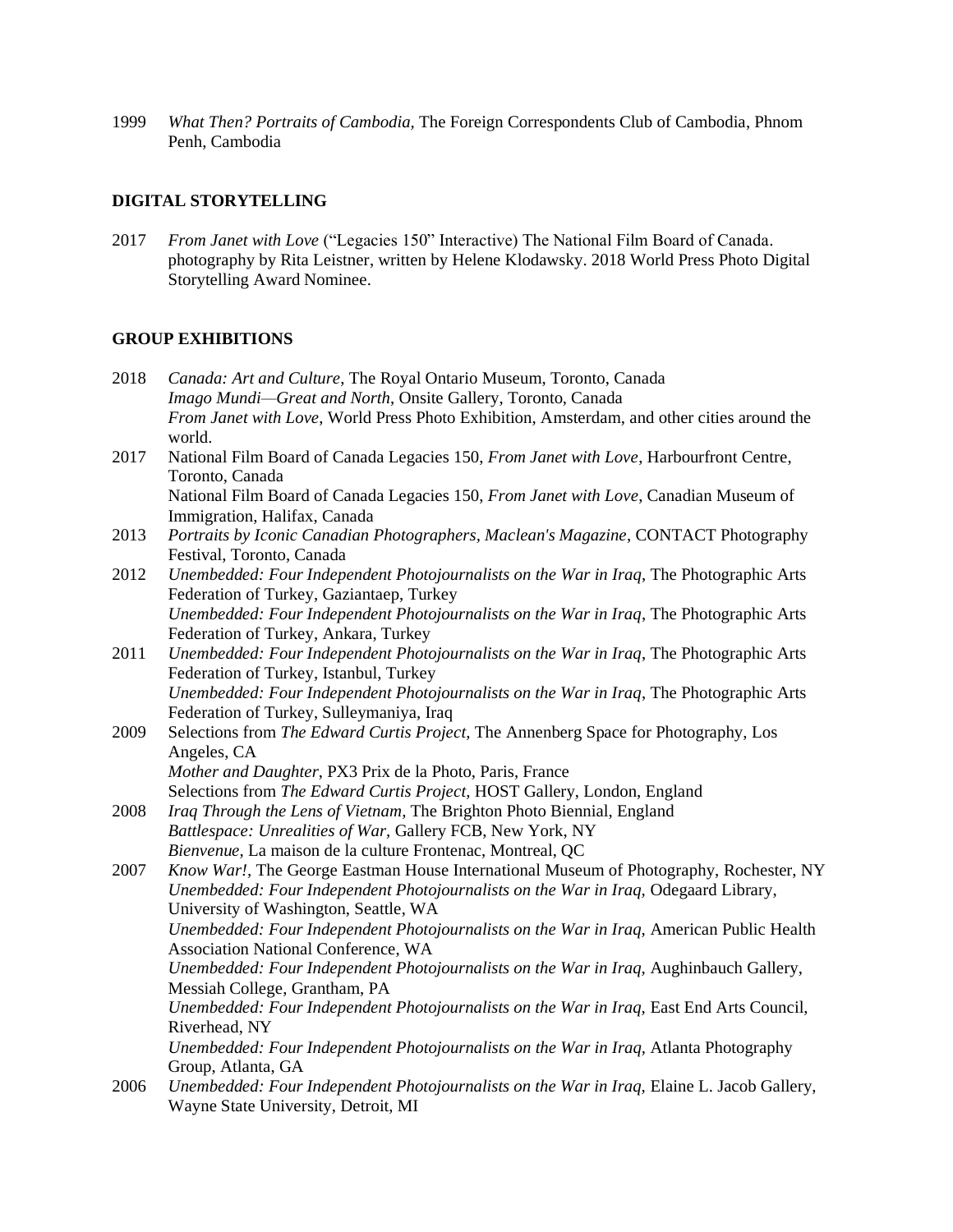*Unembedded: Four Independent Photojournalists on the War in Iraq,* Yale University, New Haven, CT

*Unembedded: Four Independent Photojournalists on the War in Iraq,* CRASHarts, Phoenix, AZ *Unembedded: Four Independent Photojournalists on the War in Iraq,* Orange County Community College, Middletown, NY

*Unembedded: Four Independent Photojournalists on the War in Iraq,* CONTACT Photography Festival, Lennox Contemporary, Toronto, ON

*Unembedded: Four Independent Photojournalists on the War in Iraq,* University of Northern Arizona, Flagstaff, AZ

*Unembedded: Four Independent Photojournalists on the War in Iraq,* The Photographic Gallery, New York, NY

*Unembedded: Four Independent Photojournalists on the War in Iraq, The Redux Gallery, New* York, NY

- 2005 The Kitchener Waterloo Art Gallery Biennial, Kitchener, ON
- 2003 *American Women Wrestlers,* Visa pour l'image, Perpignan, France
- 2001 *The Last Jews of Vilnius* with *Love Bomb,* Live Art Space, Toronto, ON

#### **BOOKS**

- 2014 Leistner, Rita, *Looking for Marshall McLuhan in Afghanistan*. Foreword by Julian Stallabrass. London: Intellect Books / The University of Chicago Press, February 2014.
- 2010 Clements, Marie and Rita Leistner, *The Edward Curtis Project: A Modern Picture Story*. Vancouver: Talon Books, 2010.
- 2005 Abdul-Ahad, Ghaith, Kael Alford, Thorne Anderson and Rita Leistner, *Unembedded: Four Independent Photojournalists on the War in Iraq*. Foreword by Philip Jones Griffiths. Vermont: Chelsea Green, 2005.

#### **ESSAYS AND VISUAL FEATURES IN PERIODICALS AND BOOKS**

- 2019 Leistner, Rita, "The Tree Planters", National Geographic (online feature), April Leistner, Rita, "The Tree Planters", GEO France (feature), June Leistner, Rita, "The Tree Planters" in *Wood Urbanism: From the Molecular to the Territorial*, by Daniel Ibanez, Jane Hutton and Kiel Moe. Barcelona: Actar Publishers
- 2018 Leistner, Rita, "Photography Goes to War," (essay) in Neumüller, Moritz, ed. *The Routledge Companion to Photography and Visual Culture,* London: Routledge, 2018. Leistner, Rita, "The Tree Planters," (visual feature) in Hutton, Jane, Daniel Ibañez and Kiel Moe eds. *Wood Urbanism*. New York: Actar, 2018.
- 2014 Leistner, Rita, "Embedded with Murders," (essay + photos) in Stallabrass, Julian, ed. *Memories of Fire: Images of War and the War of Images*. London: Photoworks, 2013. Leistner, Rita, "Television Wars, Review of Michael Maclear's *Guerrilla Nation: My Wars In and Out of Vietnam*," (essay) in the *Literary Review of Canada*, Spring 2014.
- 2012 Leistner, Rita, "Looking for Marshall McLuhan in Afghanistan," 12-part series (essay + photos), in the *Literary Review of Canada On-Line*, Winter 2012.
- 2007 Leistner, Rita and Timothy Dylan Wood, "Hanging the Past Exploring the relationship between photography and state narratives at Cambodia's Tuol Sleng Museum of Genocidal Crime," (essay + photos) in *Idea&s — The Arts and Science Review*, University of Toronto Leistner, Rita, "War Stories: Portraitscapes of Lebanon," in *The Walrus*, September 2007. Leistner, Rita and Timothy Dylan Wood, "Hanging the Past," in *Idea&s — The Arts and Science Review*, University of Toronto, Spring, 2007.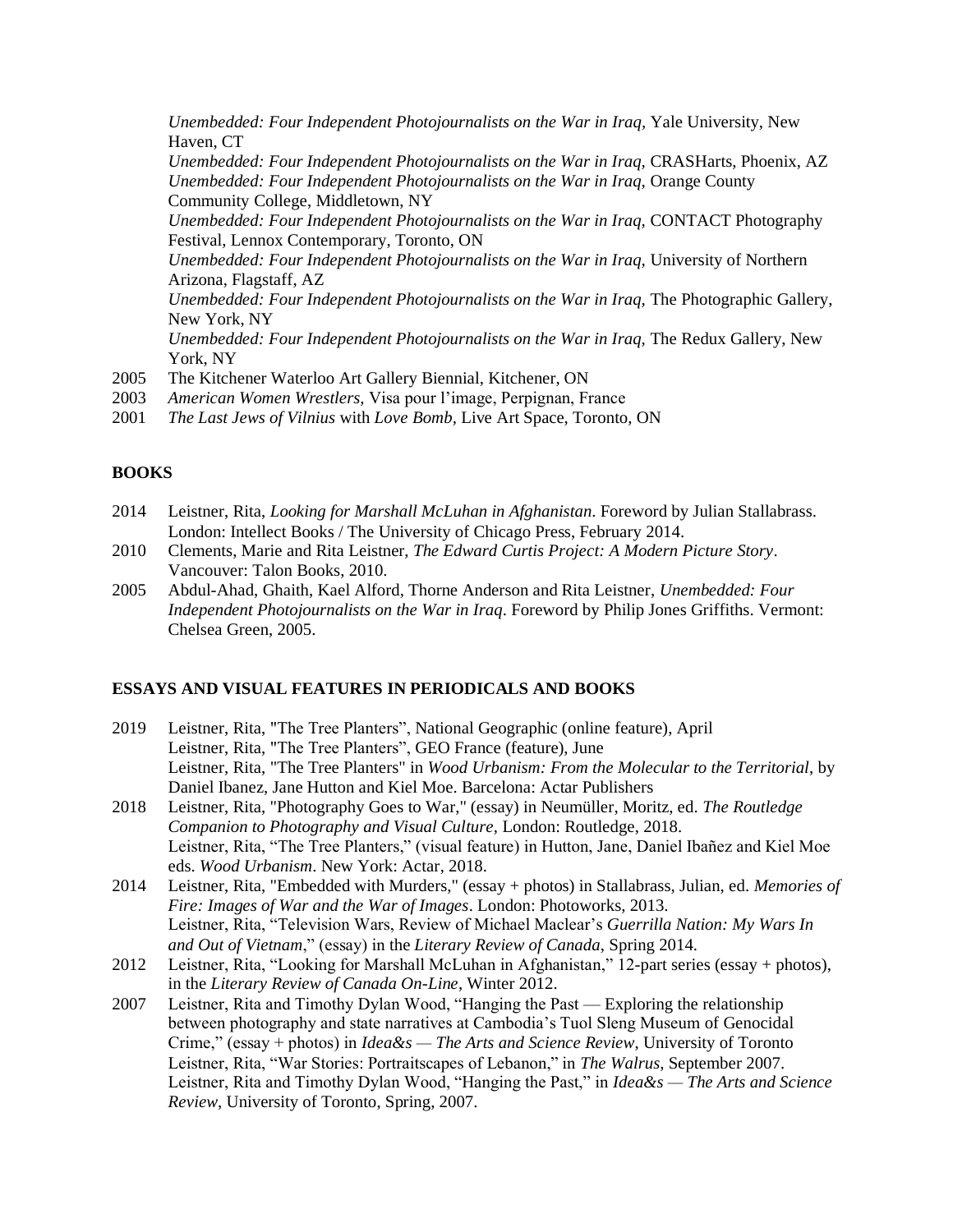Leistner, Rita, "The Last Lumberjacks," in *The Walrus*, March, 2007.

- 2006 Leistner, Rita, "Portraitscapes of War: Lebanon 2006," in *The Australian Photojournalist,* 2006 Leistner, Rita, "The Women of Al Rashad," (text + photos) in *The Walrus*, Winner of Gold Medal, Words and Pictures category, Canadian National Magazine Awards.
- 2005 Leistner, Rita, **"**The Burning Tip of the Spear: Embedded with Crazy Horse in Iraq," (article + photos) Cover Feature in *The Walrus*, February 2004. Nominated for 6 Canadian National Magazine Awards including Portrait Photography, Investigative Journalism, Personal Journalism, and Photojournalism. Leistner, Rita, "The Road to Najaf," (photo + article) in *Idea&s — The Arts and Science Review*, University of Toronto, Spring 2005. Leistner, Rita, "Death is our Business: The Gravediggers of Najaf during the Siege," (photos + text) in *COLORS 63: FRONTIERS*, Winter 2004/2005. Leistner, Rita, **"**Kurdish Express," (photos + article) in *Outpost*, July/August 2004.
- 2003 Leistner, Rita, with text by Amy Kayishian, "Mama Said Knock You Out," (photos) in *Bust*, Spring 2003.

#### **ESSAYS IN EXHIBITION CATALOGS**

- 2016 Leistner, Rita, "La sensación en los ojos de Elsa Medina," in *Elsa Medina*, Mraz, John, ed., Instituto de Ciencias Sociales y Humanidades, Puebla, Mexico.
- 2015 Leistner, Rita, "Miklat," in *Shelters*, The University of Beer Sheva, Israel, 2015.
- 2014 Leistner, Rita, "Portraits-paysages de guerre," in *Les* â*mes grises: récits photographiques d'après-guerre* (French). Festival allers-retours, Musée Albert Kahn, 2014.

#### **OTHER PUBLICATIONS (PHOTOJOURNALISM, TEXT BY OTHER WRITERS)**

*Newsweek*, *Time*, *Rolling Stone, The Walrus*, *The New York Times, Italian Vanity Fair*, *GEO France*, *Colors*, *Maclean's*, *The Australian Journal of Photojournalism*, *Ideas*, *The Globe and Mail*, *The Toronto Star*, *The Washington Post*, *The Boston Globe*, *Libération*, *Le Monde*, *The Daily Mail*, *The San Francisco Chronicle*, *Outpost*, *The Phnom Penh Post*, *The Cambodia* Daily, *Up Here*, *Alphabet City*, *BUST*, Th*e Wallstreet Journal*, *Mother Jones*, *Adbusters*, *The Bund Editorial* (China), *The Financial Post*, *Bagnews*, *Daily Kos, The Digital Journalist, ZUM: Revista de Fotografia* (Brazil), *The Los Angeles Times*.

#### **FILMOGRAPHY**

*The 21st Chromosome* (Documentary Short) (2014) Director of Photography. Awards for *The 21st Chromosome*: Audience Favourite 2nd Place, Official Selection 2015 — Cinema Touching Disability, TX Official Selection 2015 — ReFrame, Peterborough International Film Festival, ON Official Selection 2014 — Hamilton Film Festival, Hamilton, ON

*Miklat* (Documentary Short) (2013) Director, Producer and Cinematographer. Awards for *Miklat*: Official Selection 2014 — American Documentary Film Festival, Palm Springs, CA Official Selection 2014 — Winnipeg Reel to Real Film Festival, Winnipeg, MB Official Selection 2014 — HollyShorts, Hollywood, CA

Official Selection 2013 — Bend River Documentary Film Festival, OR

Official Selection 2013 — Chagrin Falls Documentary Film Festival, OH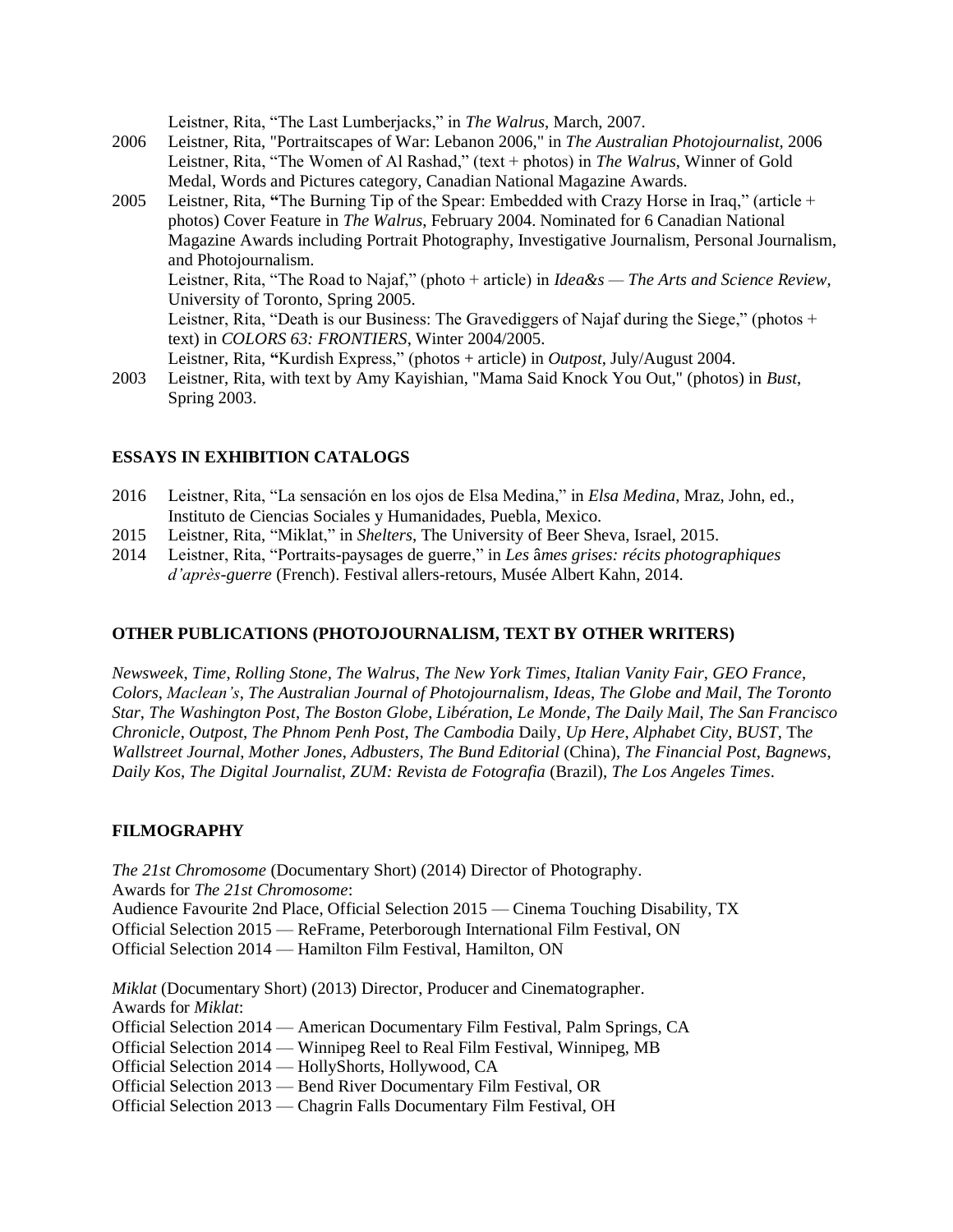Official Selection 2013 — New Orleans International Film Festival, LA Official Selection 2013 — International Film Festival of Cinematic Arts, Los Angeles, CA Award of Excellence, Best Shorts Competition, 2014

#### **GRANTS & FELLOWSHIPS**

- 2017 Finalist, Robert Gardner Photography Fellowship, Harvard University
- 2017 Associate Fellow, Victoria University in the University of Toronto (2012 present)
- 2012 Victoria University Conference Grant, "The Pictures from Syria" web conference co-produced by Rita Leistner and Webby Award-winning Bagnews (now known as, Reading the Pictures) Shortlist, Massey Fellowship, University of Toronto
- 2010 Canada Council for the Arts, Visual Arts Grant for *Portraitscapes of War II: Israel*
- 2009 Ontario Arts Council Exhibition Grant, *Les dernier bûcherons / The Last Lumberjacks* at the Alliance Française, Toronto, ON
- 2007 Vancouver 2010 Cultural Olympiad, 2010 Winter Olympics, Arts Partners in Creative Development Project Grant for *The Edward Curtis Project*
- 2006 Shortlist, Carter Foundation for Mental Health Journalism Fellowship
- 2005 Ben & Jerry's Foundation Grant to tour *Unembedded: Four Independent Photojournalists on the War in Iraq*
- 2003 Canada Council for the Arts, Exhibition Travel Grant to attend Visa pour l'image, France CNN bursary with Rory Peck Trust, Media Training in Conflict Zones
- 1990 Grant for graduate studies in Comparative Literature, University of Toronto

#### **AWARDS**

- 2018 World Press Photo Digital Storytelling Award Nominee, *From Janet with Love*, for The National Film Board of Canada
- 2015 The Dorothy Lee Award for Outstanding Scholarship in the Ecology of Culture Finalist, for *Looking for Marshall McLuhan in Afghanistan* The Lewis Mumford Award for Outstanding Scholarship in the Ecology of Technics — Finalist, for *Looking for Marshall McLuhan in Afghanistan* The Marshall McLuhan Award for Outstanding Book in the Field of Media Ecology — Shortlist, for *Looking for Marshall McLuhan in Afghanistan*
- 2013 Best Shorts, Award of Excellence, Documentary Short Film, *Miklat*
- 2009 PX3 Prix de la Photo Paris 3rd Place, Portraiture for "Mother and Daughter" The Design Club of Canada – Award of Merit for "Portraitscapes of War: Lebanon, 2006," in *The Walrus*
- 2008 Canadian National Magazine Awards Honourable Mention, Photojournalism, "Portraitscapes of War: Lebanon, 2006," in *The Walrus*
- 2007 The Design Club of Canada Gold Award for "The Last Lumberjacks," in *The Walrus* American Photography 23 – Winner in Fine Art category, for "Portraitscapes of War: Lebanon, 2006" Applied Arts Magazine - Winner in Photojournalism category, for "Portraitscapes of War: Lebanon, 2006"
- 2006 Canadian National Magazine Awards Gold Medal, Words and Pictures for "The Women of al Rashad," in *The Walrus* Canadian National Magazine Awards – Honourable Mention, Photojournalism, for "The Women of al Rashad," *The Walrus*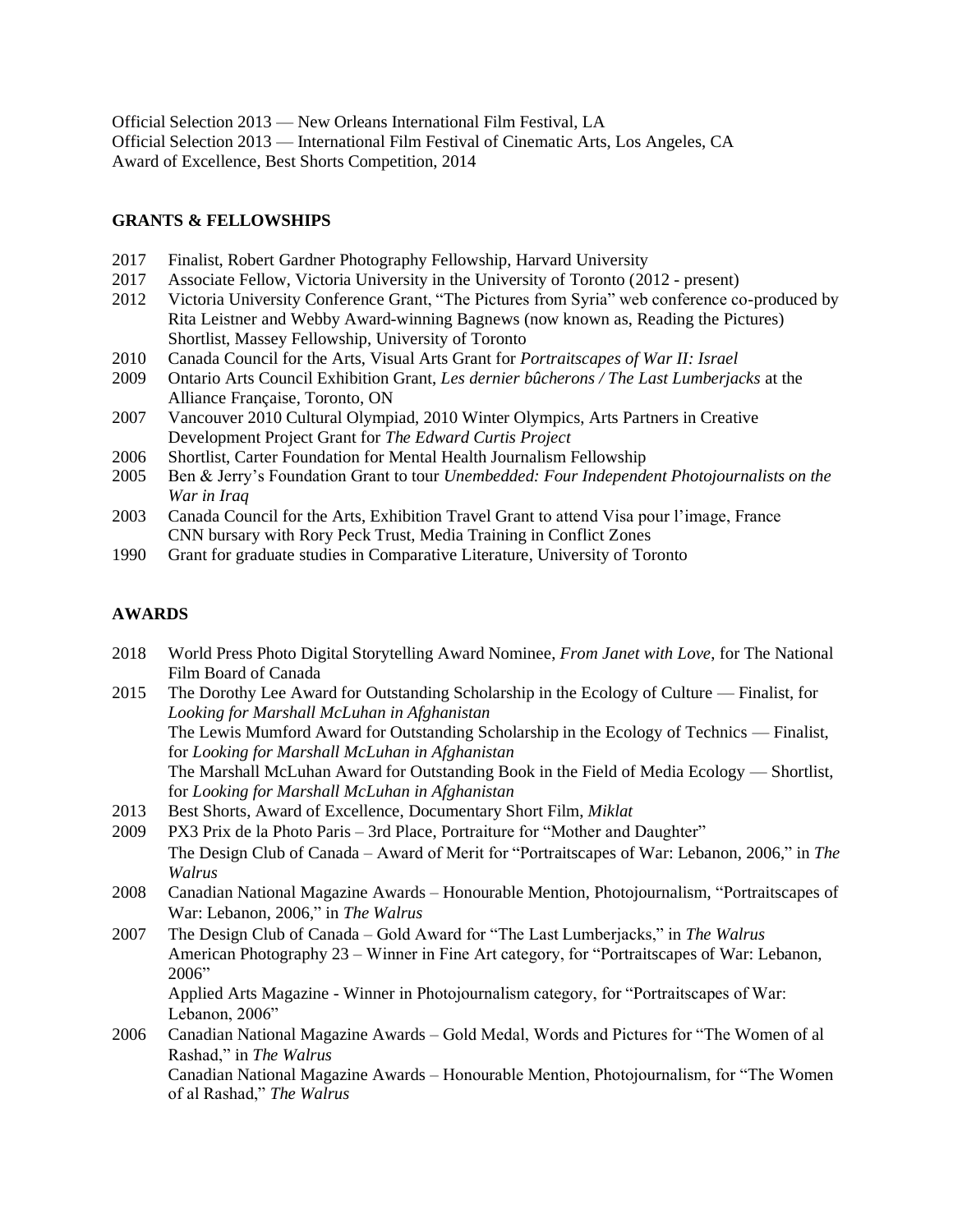Canadian National Magazine Awards – Honourable Mention, Photojournalism, for "The Road to Najaf," in *Idea&s — The Arts and Science Review*, University of Toronto

2005 Nominated for Courage in Journalism Award, International Women's Media Foundation Canadian National Magazine Awards – Gold Medal, Portraits, for "Sisters in Arms," *Maclean's* Canadian National Magazine Awards – Honourable Mention, Portraits, for "The Burning Tip of the Spear," in *The Walrus* Canadian National Magazine Awards – Honourable Mention, Words and Pictures, for "The Burning Tip of the Spear," in *The Walrus* Canadian National Magazine Awards – Honourable Mention, Investigative Reporting, for "The Burning Tip of the Spear," in *The Walrus* Canadian National Magazine Awards, 2005 – Honourable Mention, Politics and Public Interest, for "The Burning Tip of the Spear," in *The Walrus* NPPA, Best of Photojournalism, First Prize, Recurring Magazine Feature: for "Sisters in Arms," in *Maclean's* The Design Club of Canada, Honourable Mention, for "The Road to Najaf," in *Idea&s — The Arts and Science Review*, University of Toronto

1997 Canadian National Magazine Awards, Gold Medal, Words and Pictures for "Screefers - The Treeplanters of Canada," Rita Leistner, ed. in *Canadian Geographic*

#### **REVIEWS, INTERVIEWS AND PROFILES**

| 2018 | "Where We Are Now: Stories from an Accelerated Culture: A Conversation with Rita Leistner,"                                        |
|------|------------------------------------------------------------------------------------------------------------------------------------|
|      | by Bill Kouwenhoven, Afterimage, January 2018                                                                                      |
| 2017 | "An Acclaimed War Photographer Turns Her Lens on Canada's Tree Planters," VICE Canada,                                             |
|      | October 2017                                                                                                                       |
|      | "Seven amazing portraits of tree planters working in Canada's remote backcountry," by Jessica<br>Bloom, Toronto Life, October 2017 |
|      |                                                                                                                                    |
|      | "Everyone Cries in the Cut Block," by Kerry Manders, DROOL, October 2017                                                           |
|      | "Restaging Indigenous-Settler Relations: Intercultural Theatre as redress rehearsal in Marie                                       |
|      | Clements' and Rita Leistner's The Edward Curtis Project," by Brenda Vellino, Theatre Research                                      |
|      | in Canada, 38.1.                                                                                                                   |
|      | "Rita Leistner's Looking for Marshall McLuhan in Afghanistan," Kultura Wspolczesna                                                 |
|      | (Contemporary Culture) journal (Poland), by Kalina Kukiłko-Rogozińska                                                              |
| 2016 | One Picture at a Time (Documentary Short Film, 8 min) about Rita Leistner and the making of                                        |
|      | Looking for Marshall McLuhan in Afghanistan, Directed by Sarah Martin                                                              |
| 2015 | "Rita Leistner's Quest for Marshall McLuhan," ARTORONTO, May 16 2015                                                               |
| 2014 | "Confessions of a Digital Naïve," Media and Culture Reviews, July 16 2014                                                          |
|      | "A New War a New Medium," Source: The Photographic Review, by David Bate, London,                                                  |
|      | Spring 2014                                                                                                                        |
|      |                                                                                                                                    |
|      | "First New Book of 2014 is a Doosie!" The International Center of Photography Library Blog, by                                     |
|      | Deirdre Donohue, January 2014                                                                                                      |
|      | "Les âmes grises: récits photographiques d'après-guerre," by Lorraine Rossignol, Le Monde,                                         |
|      | Paris, July 5, 2014                                                                                                                |
|      | "Rita Leistner au Musée Albert-Kahn," L'oeil de la photographie, 26 juin 2014                                                      |
|      | "New Photos from Iraq Trouble Photographer Who Covered the Last War," Produced by Stephen                                          |
|      | Snyder, Public Radio International (PRI), June 20, 2014                                                                            |
|      | "Rita Leistner, Photographe (Canada)," par Cyril Mounier, Artes Magazine, La Rochelle, France                                      |
|      | le 27 février 2014                                                                                                                 |
|      |                                                                                                                                    |
|      | "Marshall McLuhan, Green Lantern and the War in Afghanistan," by Diana Kuprel, in the                                              |

University of Toronto Alumni Interviews, February 2014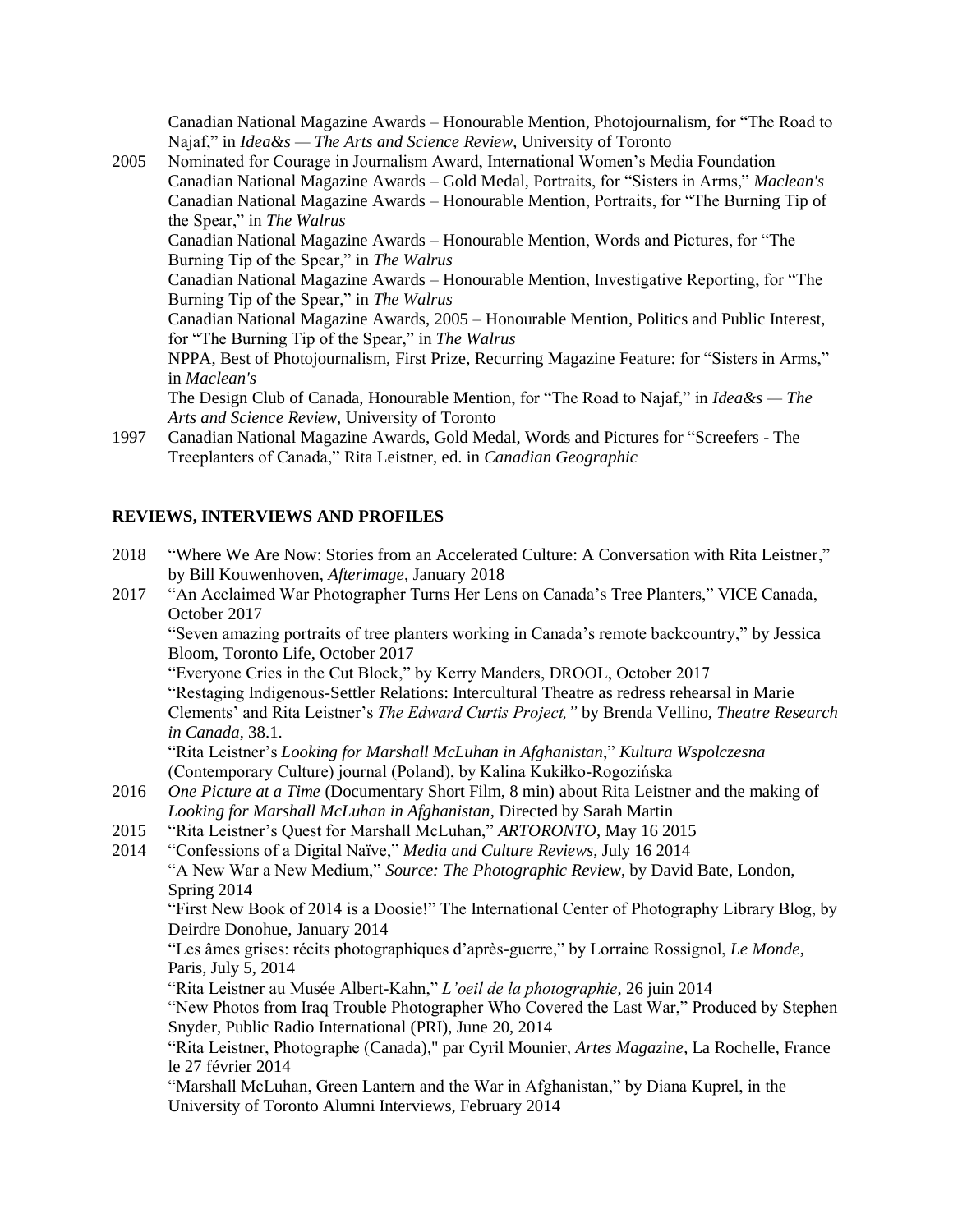"Rita Leistner and Smartphone Photography," *Chinese Photography*, June 2014. 2013 "Rita Leistner," Interview with and photographs by Rita Leistner in Kamber, Michael, ed. *The Untold Stories from Iraq: Photojournalists on War*. Austin: University of Texas Press, 2013. 2012 "ReFramed: In Conversation with Rita Leistner," by Barbara Davidson, in *The Los Angeles Times,* July 18, 2012 2011 "Photography and Activism," *Canadian Art*, Web Features video, Fall 2011 "Photographers," *Canadian Art*, Web Features video, Spring 2011 The Frozen Bodies of Edward S. Curtis," *The Literary Review of Canada,* by Wanda Nanabush, April 2011 2010 "Look Closely: Award-winning photojournalist Rita Leistner shines a light on North American native communities," by Jason McBride, in *U of T Magazine*, Winter 2010 RCI (Radio Canada International) Rita Leistner, *Le Projet Edward Curtis* "An Intervention into Native Identities Leads to More Questions," *The Globe and Mail*, by Michael Harris, January 24, 2010 2009 "Shadows and Light—The piercing perspectives of photojournalist Rita Leistner," by Chantal Braganza, in *The Ryerson Review of Journalism*, Summer 2009 2008 RCI (Radio Canada International), Macadam, Rita Leistner, *Les derniers bücherons* 2006 "You Weren't Meant to See This," *Rabble.ca*, May 16, 2006 "The Treacherous Medium: Why Photography Critics Hate Photographs," by Susie Linfield, *Boston Review*, Sept 2006 "Unembedded," *Photo 8*, by Ruth Hedges, May 2006 2005 CBC Television, The HOUR — Rita Leistner in Iraq ABC Television The Mix — Kael Alford and Rita Leistner interviewed about *Unembedded: Four Independent Photojournalists on the War in Iraq* TVO with Steve Paikin — Rita Leistner in Iraq "Live from Iraq," Review of *Unembedded: Four Independent Photojournalists on the War in Iraq,* by Nina Berman, *Alternet,* Dec 2005 2004 CBC Radio, The Current with Anna Maria Tremonti — Rita Leistner interviews about *The Women of Al Rashad* CBC Radio, Toronto Here and Now, with Matt Galloway — Rita Leistner in Iraq "Going to War with Crazy Horse," by Sonia Verma, *The Toronto Star*, January 2004 2003 "Rita Leistner," The Hampson Interview by Sarah Hampson, *The Globe and Mail*, June 5th, 2003

# **TEACHING**

2010 – 2016 The University of Toronto. As a Sessional Instructor, created original course, "The Art and Purpose of Photojournalism and Documentary Photography."

### **SELECTED PUBLIC LECTURES AND PANELS**

- 2017 "From the Field to the Gallery Wall," Phase One Stand Out Photo Forum, Toronto "From the Battlefield to the Cut Block," The University of Toronto "The Art and Science behind The Tree Planters exhibition," Stephen Bulger Gallery
- 2016 Centro de Fotografía de Montevideo, Uruguay
- 2016 Roberto Mata Taller de Fotografía, Caracas, Venezuela Universidad Nacional Autónoma de México, Mexico D.F. Universidad Autónoma Metropolitana, Mexico D.F.
- 2015 Photoville Festival, Brooklyn, NY, USA Scotiabank CONTACT Photography Festival, Toronto, ON